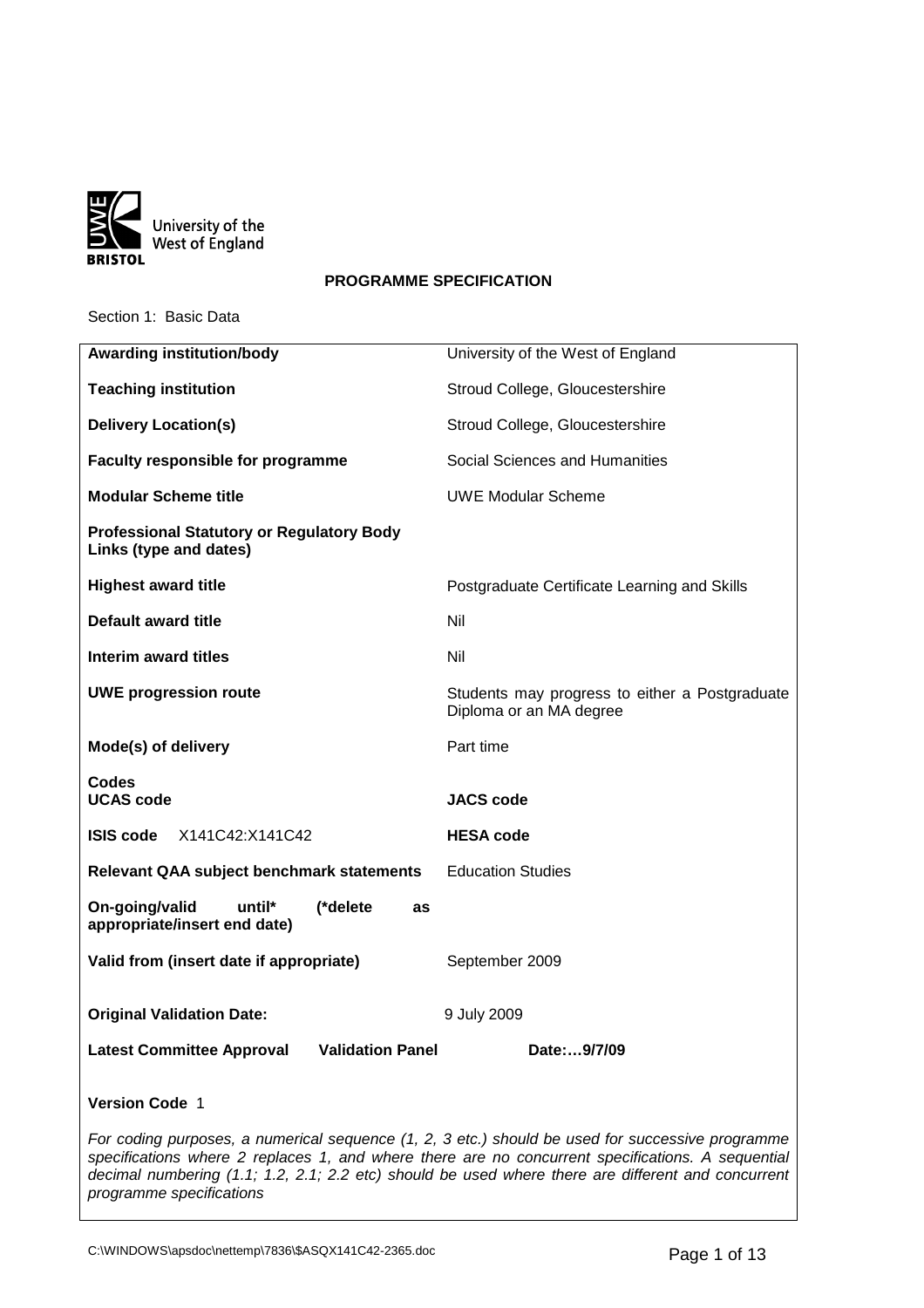## **Section 2: Educational aims of the programme**

This part time in-service Postgraduate Certificate (Learning & Skills) programme aims to provide trainees with opportunities to develop and eventually demonstrate their competence in the New Overarching Professional Standards for Teachers, Tutors and Trainers in the Lifelong Learning Sector as set out by the Secretary of State via the sector specific council Lifelong Learning UK (LLUK). These standards relate to six domains: Professional Values and Practice, Planning for Learning, Specialist Learning and Teaching, Learning and Teaching, Assessment of Learning and Access and Progression. University Teacher education programmes relating to the Standards are expected to draw directly upon a series of 'core and option units' developed by LLUK, which expand the Standards. The programme is designed and delivered through a partnership between the University and approved providers. Trainees graduating from the programme will be prepared not only to teach their subject at the required level, but also be able to work effectively and creatively with colleagues from the wider workforce in inter-professional teams. The UWE Learning & Skills teacher on the Postgraduate Certificate is educated as a reflective and extended practitioner, able to critically analyse and theorise their own practice, able to articulate and critically evaluate underlying value positions and to engage critically with a range of educational literature, research and other evidence in order to improve their effectiveness in a range of contexts. In addition the programme aims to develop practitioners who will understand, and be able to uphold, the likely professional code of the Institute for Learning (April 2008) and who are committed to their ongoing professional development.

#### **Section 3: Learning outcomes of the programme** The award route provides opportunities for students to develop and demonstrate knowledge and understanding, qualities, skills and other attributes in the following areas: … **A Knowledge and understanding Learning Outcomes** 1. Display a deep and systematic knowledge and conceptual understanding of their chosen area of study. 2. Have a deep and systematic knowledge of their subject area and pedagogy related to teaching the range of curricula to be encountered in the Learning & Skills sector and/or other specifications. 3. Demonstrate a critical awareness of and capability to adopt an ethical stance in relation to their practice. 4. Have a comprehensive understanding of the significance and implications of contextual factors relating to their practice. **Teaching/learning methods and strategies:** These will include lectures, seminar discussions, peer discussions, mentor and tutor guidance, progress reviews, use of videos, case-study exercises, simulations, role-play, directed study and enquiry tasks, directed reading, use of online materials and opportunities to develop understanding through reflection on practice with associated setting of targets for development. The Qualified Teacher for the Learning and Skills Sector (QTLS) Standards and core unit framework is used to structure their experience and focuses on professional attributes, knowledge and understanding and skills. Delivery of the programme is underpinned by the five key outcomes for children and young people identified in Every Child Matters and expanded upon in Youth Matters.

- 5. Understand and demonstrate positive values relating to their practice.
- 6. Have a commitment to ensuring equity and social justice relating to their practice.

#### Taught sessions are founded upon the requirement that trainees read a range of recommended literature, that they develop active reading strategies and that they complete the relevant directed study tasks and are supported in developing their knowledge and understanding.

UWE tutor input is balanced with placement – based practitioner input introducing alternative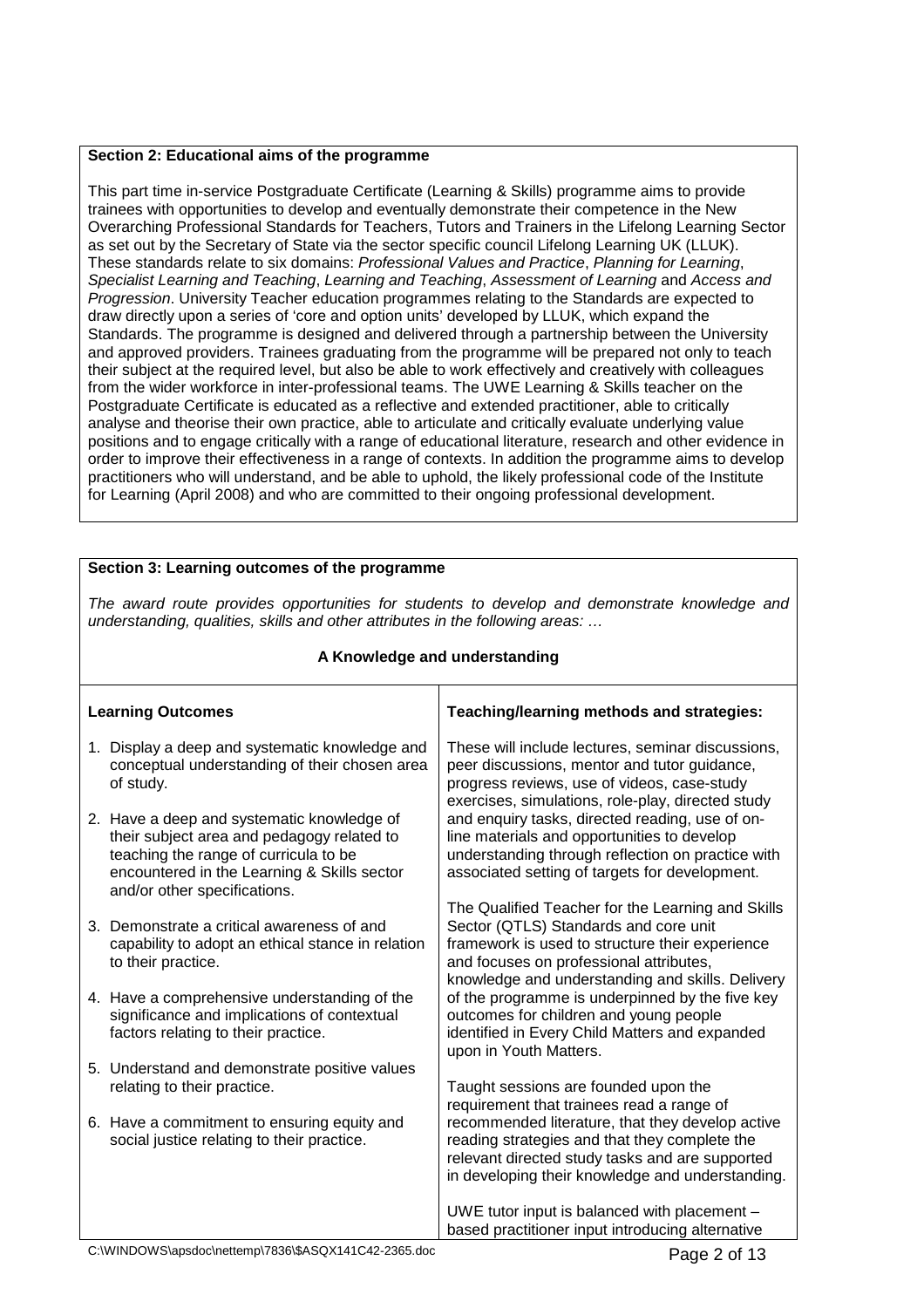| constructions and exploring the relationship<br>between theory and practice.                                                                                                                                                                                                                                                                                                                                                                                                                           |
|--------------------------------------------------------------------------------------------------------------------------------------------------------------------------------------------------------------------------------------------------------------------------------------------------------------------------------------------------------------------------------------------------------------------------------------------------------------------------------------------------------|
| <b>Assessment</b><br>Assessment of knowledge and understanding is<br>continuous throughout the programme. Informal<br>and formative assessment is provided alongside<br>formal assessments such as audit tools, written<br>assignments and oral presentation. The trainee<br>also maintains a Professional Development<br>Record, a formal Teaching File and there is<br>authentication of competence on placement<br>against the Professional Standards for QTLS at<br>various points of development. |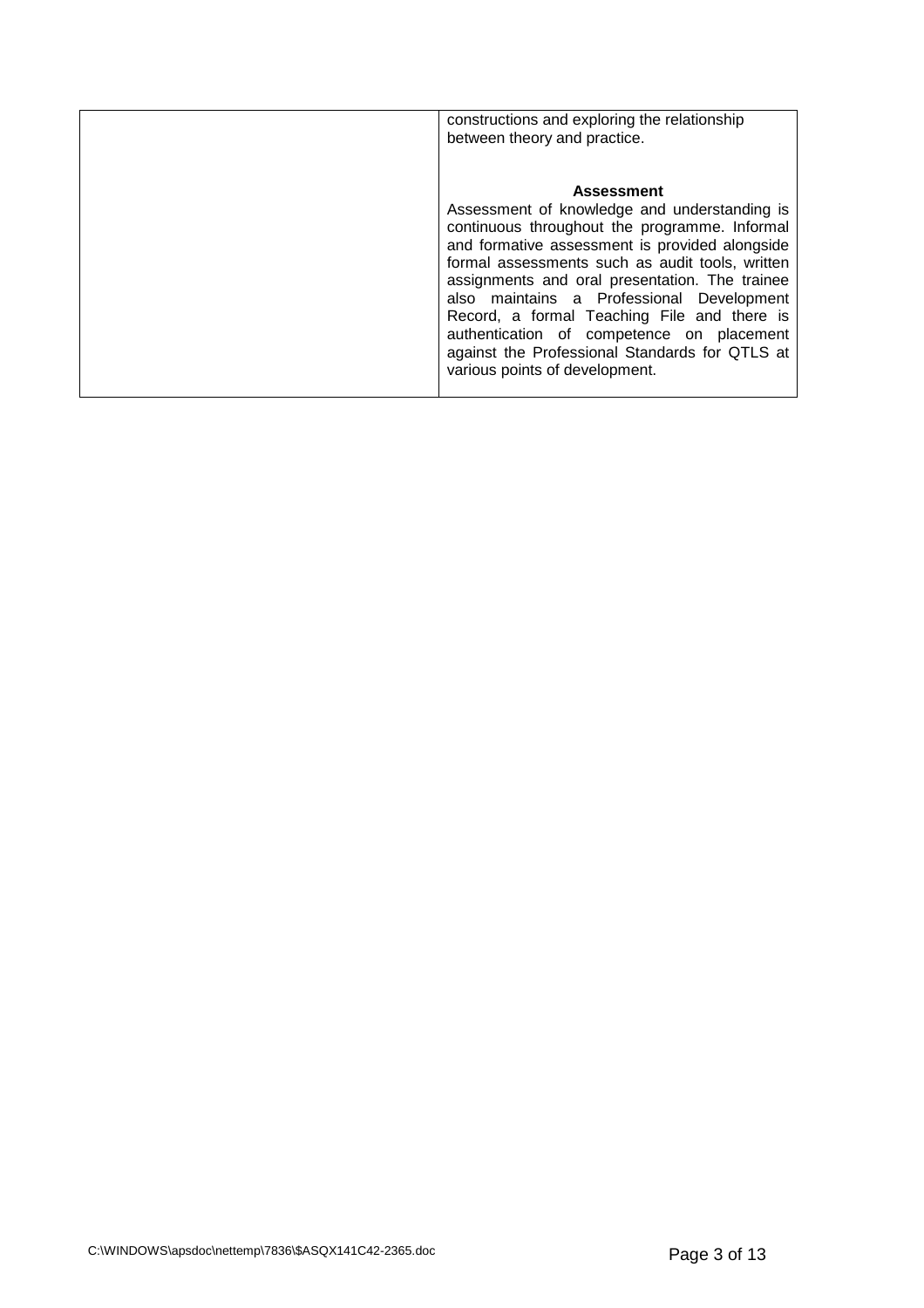# **B Intellectual Skills**

| <b>Learning Outcomes</b> |                                                                                                                                        | Teaching/learning methods and strategies:                                                                                                                                                                                                       |  |
|--------------------------|----------------------------------------------------------------------------------------------------------------------------------------|-------------------------------------------------------------------------------------------------------------------------------------------------------------------------------------------------------------------------------------------------|--|
|                          | 1. Able to think critically.                                                                                                           | Intellectual skills will be developed through the<br>full range of teaching and learning methods and                                                                                                                                            |  |
|                          | 2. Able to utilise critical reflection in the learning<br>and teaching process.                                                        | strategies as outlined above.                                                                                                                                                                                                                   |  |
|                          | 3. Able to analyse, evaluate and synthesise<br>complex concepts with a high degree of                                                  | Opportunities to apply knowledge in the<br>development of intellectual skills are provided in<br>taught sessions and through independent work                                                                                                   |  |
|                          | criticality.                                                                                                                           | including evaluating evidence (eg research into<br>learner attainment), analysing case studies,                                                                                                                                                 |  |
|                          | 4. Able to develop informed lines of argument<br>drawing on different perspectives and<br>contexts and arguing alternative approaches. | creating presentations for a designated audience<br>that require synthesis of ideas and research on a<br>given topic, engaging in discussions requiring<br>coherent argument and exploration of values.                                         |  |
|                          | 5. Able to interrogate an extensive range of                                                                                           |                                                                                                                                                                                                                                                 |  |
|                          | relevant literature and research                                                                                                       | <b>Assessment</b>                                                                                                                                                                                                                               |  |
|                          | 6. Able to demonstrate a creative and<br>constructive approach in a manner that may<br>be innovative.                                  | Intellectual skills are assessed throughout the<br>programme utilising the various methods outlined<br>above. In particular, written assignments and oral<br>presentations are able to demonstrate trainees'<br>developing intellectual skills. |  |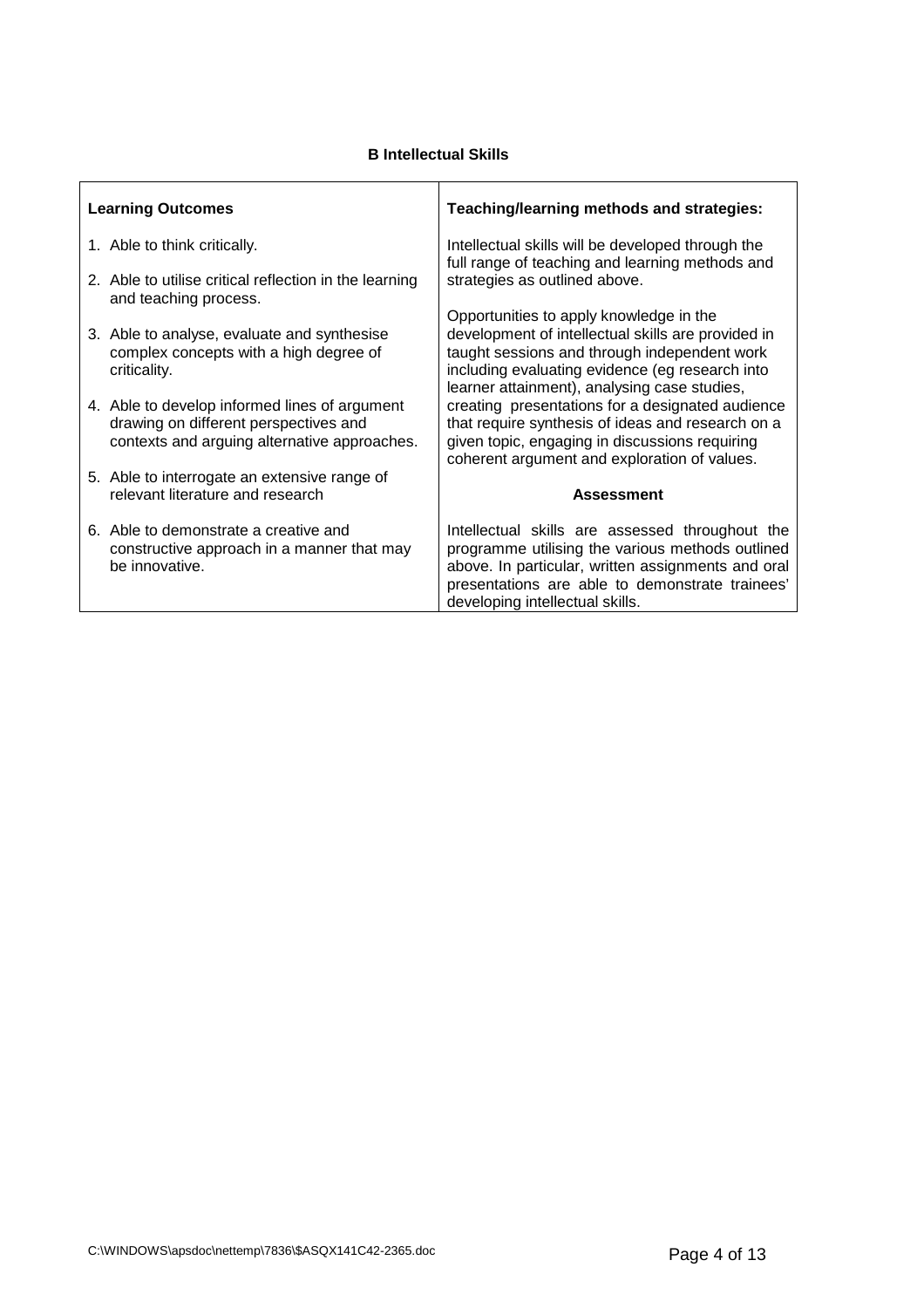| <b>Learning Outcomes</b> |                                                                                                                                                                                                                       | Teaching/learning methods and strategies:                                                                                                                                               |  |
|--------------------------|-----------------------------------------------------------------------------------------------------------------------------------------------------------------------------------------------------------------------|-----------------------------------------------------------------------------------------------------------------------------------------------------------------------------------------|--|
|                          | 1. Able to meet the standards for the<br>recommendation for QTLS as set out by the<br>Secretary of State and to show evidence of<br>successful completion of work based<br>placements and other relevant experiences. | Subject, professional and practical skills are<br>developed through the range of teaching and<br>learning methods and strategies outlined above.                                        |  |
|                          | 2. Able to demonstrate a deep and systematic<br>knowledge and understanding of the relevant<br>subject or curriculum area and the related<br>pedagogy to be an effective teacher.                                     | Opportunities to develop these skills are provided<br>within the university through eg peer led<br>development sessions and in placements through<br>structured reflection on practice. |  |
|                          | 3. Able to identify, plan, justify, deliver and<br>evaluate teaching and learning and other<br>professional activities.                                                                                               | <b>Assessment</b>                                                                                                                                                                       |  |
|                          | 4. Able effectively to organise and manage the<br>learning environment.                                                                                                                                               | Subject, professional and practical skills are<br>assessed throughout the programme utilising the<br>various methods outlined above. In particular,                                     |  |
|                          | 5. Able to assess and monitor the progress of<br>the learners and use relevant data and other<br>sources to evaluate the effectiveness of their<br>teaching.                                                          | through the placement-based assessment of<br>trainees' progress towards meeting the QTLS<br>Standards.                                                                                  |  |
|                          | 6. Able to demonstrate a secure knowledge and<br>understanding of how young people develop<br>and the factors that influence their progress<br>and well-being.                                                        |                                                                                                                                                                                         |  |
|                          | 7. Able to identify with and work within current<br>statutory frameworks (eg Every Child/Youth<br>Matters) and specific agendas for the<br>children's workforce (e.g. Common Core of<br>Skills and Knowledge).        |                                                                                                                                                                                         |  |
|                          | 8. Able to identify a relevant and comprehensive<br>range of professional, theoretical and<br>research based sources and use these<br>appropriately in professional practice.                                         |                                                                                                                                                                                         |  |
|                          | 9. Able to plan and/or conduct professionally<br>grounded research or enquiry in a systematic<br>and independent way using primary and/or<br>secondary sources.                                                       |                                                                                                                                                                                         |  |
|                          | 10. Able to demonstrate an appropriate level of<br>critical professional reflexivity and able to set<br>personal and professional development<br>targets.                                                             |                                                                                                                                                                                         |  |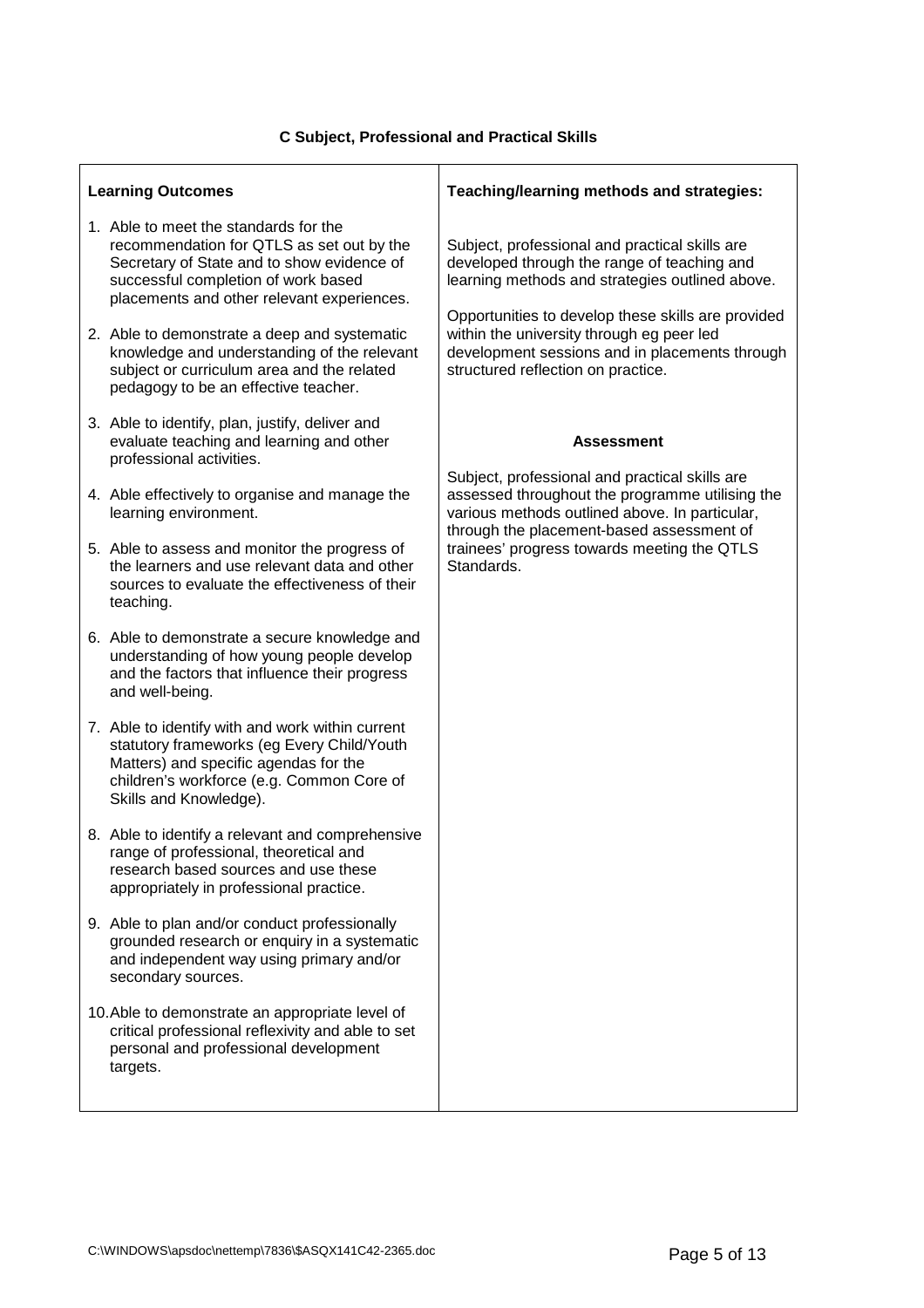# **D Transferable Skills and other attributes**

|                           | Teaching/learning methods and strategies:                                                                                                                                                                                                                                                                                                                                                                                                                                                                                                                                                                                                                                                                                                                                                                                                                                                                      |  |
|---------------------------|----------------------------------------------------------------------------------------------------------------------------------------------------------------------------------------------------------------------------------------------------------------------------------------------------------------------------------------------------------------------------------------------------------------------------------------------------------------------------------------------------------------------------------------------------------------------------------------------------------------------------------------------------------------------------------------------------------------------------------------------------------------------------------------------------------------------------------------------------------------------------------------------------------------|--|
| and transform             | Transferable skills are developed through the<br>range of teaching and learning methods and<br>strategies outlined above.                                                                                                                                                                                                                                                                                                                                                                                                                                                                                                                                                                                                                                                                                                                                                                                      |  |
|                           | In particular they are developed by drawing on                                                                                                                                                                                                                                                                                                                                                                                                                                                                                                                                                                                                                                                                                                                                                                                                                                                                 |  |
|                           | the prior work and life experiences of trainees<br>within the groups. Trainees are expected to work<br>in subject and cross-subject teams undertaking<br>seminar activities, group projects and                                                                                                                                                                                                                                                                                                                                                                                                                                                                                                                                                                                                                                                                                                                |  |
|                           | presentations. Presentation skills are developed<br>in the university and on placement.                                                                                                                                                                                                                                                                                                                                                                                                                                                                                                                                                                                                                                                                                                                                                                                                                        |  |
|                           | Other transferable skills and other attributes are<br>developed in variety of ways using the diversity of<br>approaches as referenced. Directed study tasks<br>require the use of systematic observation and the<br>analysis of data. Trainees are required to use ICT                                                                                                                                                                                                                                                                                                                                                                                                                                                                                                                                                                                                                                         |  |
| wider professional<br>and | whenever appropriate eg within formal and<br>informal presentations and in their classroom<br>teaching.                                                                                                                                                                                                                                                                                                                                                                                                                                                                                                                                                                                                                                                                                                                                                                                                        |  |
|                           | The programme's strong emphasis on<br>independent study, supported by the online<br>learning environment (UWEonline), and an active<br>reading strategy, promotes independence and                                                                                                                                                                                                                                                                                                                                                                                                                                                                                                                                                                                                                                                                                                                             |  |
|                           | motivation.                                                                                                                                                                                                                                                                                                                                                                                                                                                                                                                                                                                                                                                                                                                                                                                                                                                                                                    |  |
|                           | <b>Assessment</b>                                                                                                                                                                                                                                                                                                                                                                                                                                                                                                                                                                                                                                                                                                                                                                                                                                                                                              |  |
|                           | Transferable skills are assessed throughout the<br>programme utilising the various methods outlined<br>above. In particular, they are assessed through<br>the trainees' developing professional competence<br>and ability to work as a professional colleague in<br>the placement.                                                                                                                                                                                                                                                                                                                                                                                                                                                                                                                                                                                                                             |  |
|                           | <b>Learning Outcomes</b><br>1. Able to critically analyse<br>information and concepts.<br>2. Able to organise and present ideas in a<br>coherent and sometimes innovative manner.<br>3. Can engage confidently in academic and<br>professional communication.<br>4. Is reflective on the processes and outcomes<br>of their own and others' learning in order to<br>improve practice.<br>5. Makes effective use of a wide range of ICT<br>applications in study and appropriate learning<br>and teaching situations.<br>6. Can apply literacy and numeracy skills to<br>support teaching<br>activities.<br>7. Is able to work effectively, with initiative, as an<br>independent, self-motivated and self-critical<br>learner.<br>8. Has a commitment to collaborative and co-<br>operative working in a range of appropriate<br>professional settings and can both support<br>and be proactive in leadership. |  |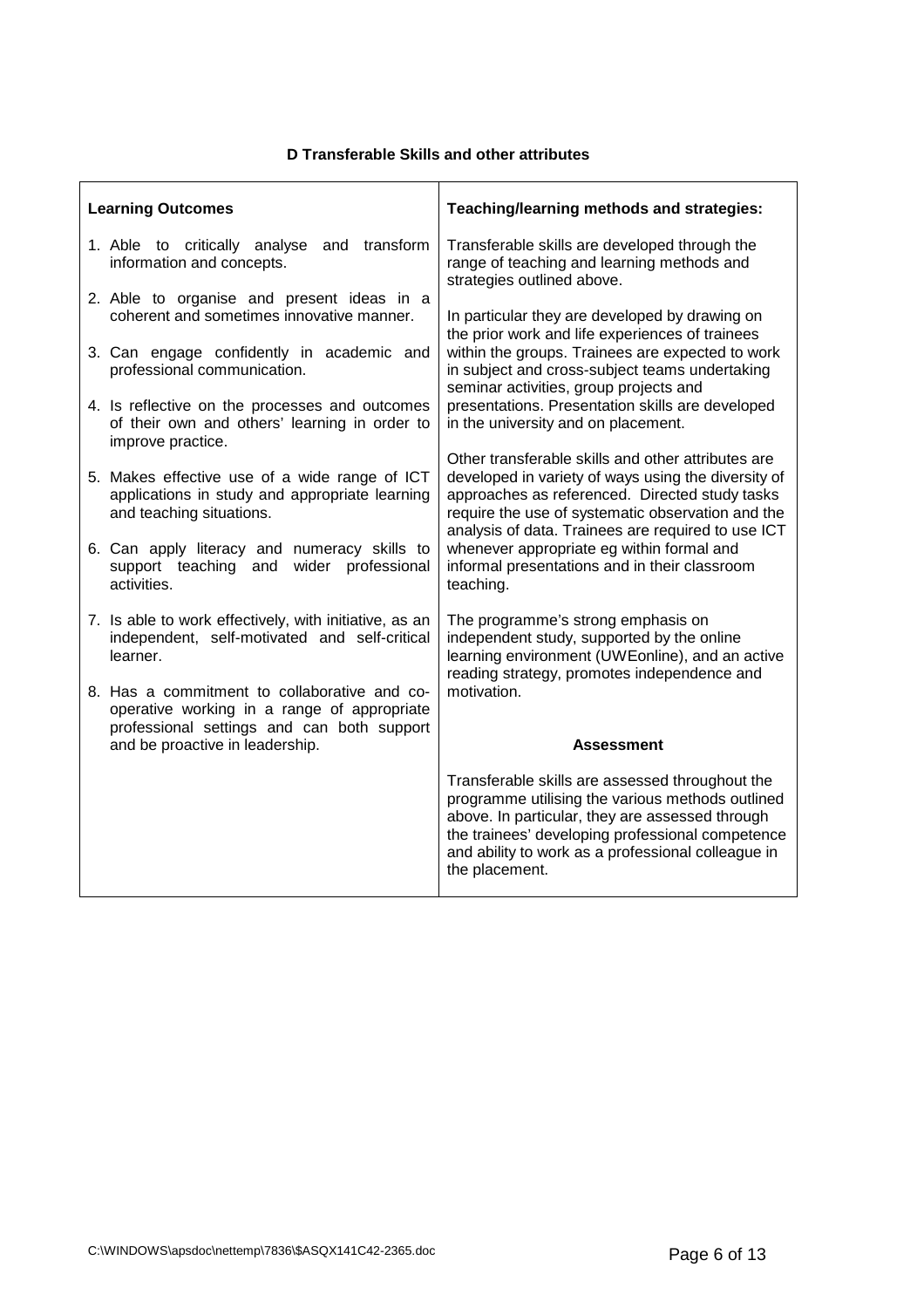## **Section 4: Programme structure**

The Programme at UWE, Gloucester College and City of Bath College or other affiliated institutions, offers teacher education for in-service teachers in a range of teaching subjects. It is designed to allow graduate teachers who have begun their studies in teacher education in other, less academically advanced programmes appropriate accreditation for prior learning with a genuinely postgraduate outcome. The programme offers a training experience that prepares participants to engage in initial teacher education as they teach in the 16+ phases of education. Where appropriate and possible all trainees, are encouraged also to gain experience with 14 and15 year old students, in work based learning (WBL) or in higher education teaching and the programme offers an opportunity to participants to undertake specialist modules in these areas. An enquiry assignment offers alternative opportunities for specialised professional development. Trainees are assessed against the LLUK QTLS Standards in two key stages and the programme is designed to be flexible to accommodate any individual training needs.

### **Compulsory Modules**

To achieve the Postgraduate Certificate in Education (Learning & Skills) trainees need to complete the following units of assessment against which the Professional Standards are mapped:

- o UTLGMU-20-1, Preparing for Teaching in the Learning and Skills sector (20 credits Level 1)<br>
o UTLGMW-20-2, Planning and Enabling Learning and Assessment (20 credits Level 2)
- UTLGMW-20-2, Planning and Enabling Learning and Assessment (20 credits Level 2)
- o UTLGMX-10-3, Preparing for Advanced Study: Reflective Professional Practice (10 credits Level 3)

In addition trainees must successfully complete the following professional practice modules which are undertaken in-service:

- UTLGMV-10-1, Practical Teaching and Professional Development (1) (15 credits Level 1)
- UTLGMY-20-3, Practical Teaching and Professional Development (2) (15 credits Level 3)

#### **Elective Modules**

An element of choice is also required. Trainees must take either

o UTLGN3-40-M, Context and Curriculum in Lifelong Learning – Longer Study (40 credits Level M)

**OR**

o UTLGN3-30-M, Context and Curriculum in Lifelong Learning – Shorter Study (30 credits Level M)

**Then, if they opt for the shorter study,** a further choice must be made of one of the following, or further electives which the University may approve in future in response to sector needs:

- UTLGN4-10-M, 14 16 Learners and the Learning & Skills Sector (10 credits Level M)
- UTLGN5-10-M, Work Based Learning and the Learning & Skills Sector (10 credits Level M)
- UTLGN6-10-M, Higher Education Teaching and Learning in the Learning & Skills Sector (10 credits Level M)

The total credit rating for the award is 120 credits (30 @ Level 1, 20 @ Level 2, 30 @ Level 3 and 40 @ Level M).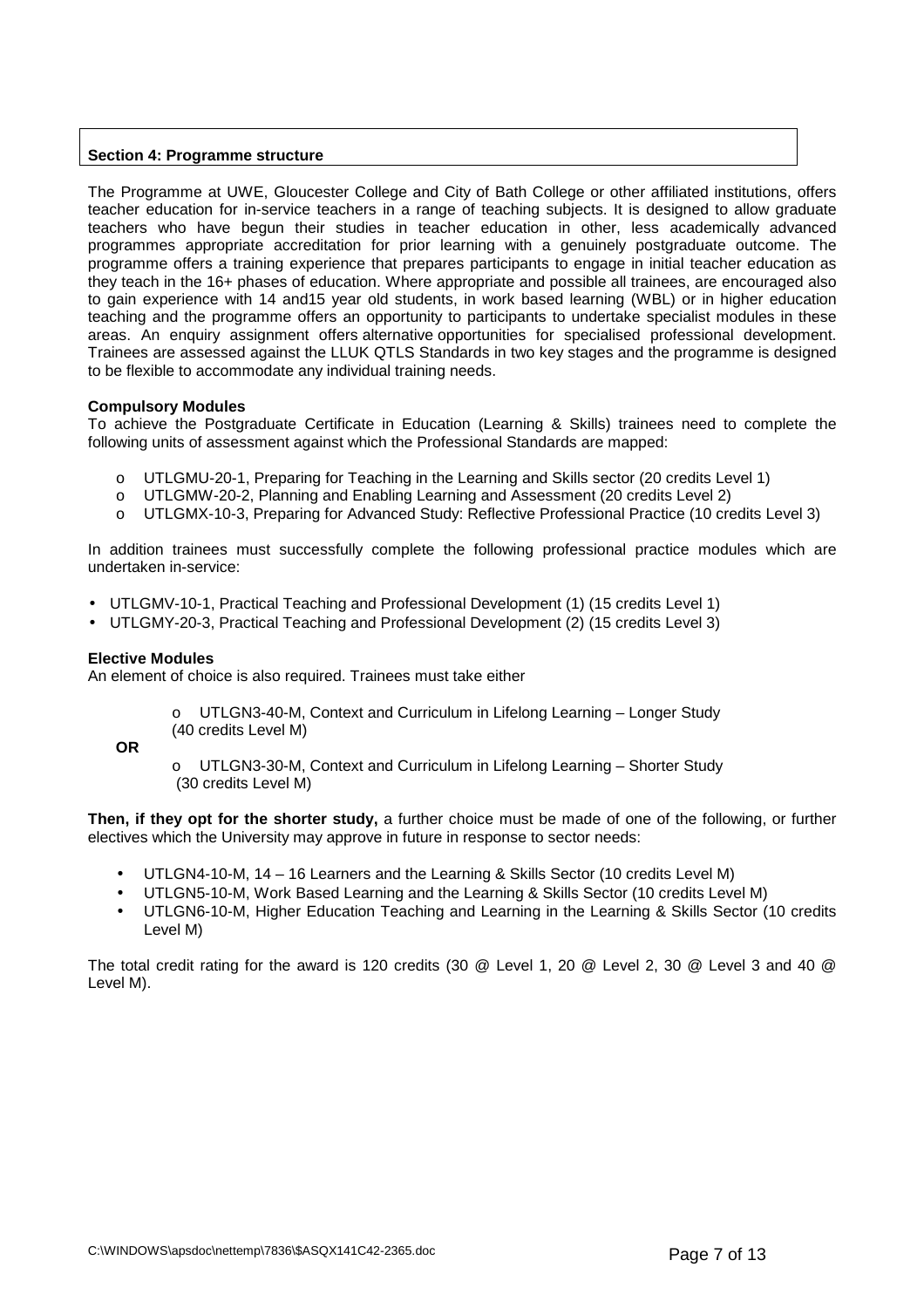| <b>ENTRY</b><br>↓ | level <sup>1</sup> | <b>Compulsory modules</b><br>UTLGMU-20-1:<br>$\bullet$<br>Preparing for<br>Teaching in the<br>Learning and Skills<br>sector<br><b>UTLGMV-10-1:</b><br>Practical Teaching and<br>Professional<br>Development (1)<br><b>Core modules</b><br>Nil       | <b>Optional modules</b><br>Nil                                    | <b>Interim Awards:</b><br><b>Credit requirements</b><br>Not applicable<br><b>Other requirements</b><br>30 credits at Level 1                                                                                                                       |
|-------------------|--------------------|-----------------------------------------------------------------------------------------------------------------------------------------------------------------------------------------------------------------------------------------------------|-------------------------------------------------------------------|----------------------------------------------------------------------------------------------------------------------------------------------------------------------------------------------------------------------------------------------------|
|                   | level <sub>2</sub> | <b>Compulsory modules</b><br><b>UTLGMW-20-2:</b><br>$\bullet$<br>Planning and Enabling<br>Learning<br>and<br>Assessment<br><b>Core modules</b><br>Nil                                                                                               | <b>Optional modules</b><br>Nil                                    | <b>Interim Awards:</b><br><b>Credit requirements</b><br>Not applicable<br><b>Other requirements</b><br>20 Credits at Level 2                                                                                                                       |
|                   | level 3            | <b>Compulsory modules</b><br><b>UTLGMX-10-3:</b><br>Preparing<br>for<br>Advanced<br>Study:<br>Reflective Professional<br>Practice<br><b>UTLGMY-20-3:</b><br>Practical Teaching and<br>Professional<br>Development (2)<br><b>Core modules</b><br>Nil | <b>Optional modules</b><br>(full list available at<br>www)<br>Nil | <b>Interim Awards:</b><br><b>Credit requirements</b><br>Not applicable<br><b>Other requirements</b><br>30 Credits at Level 3                                                                                                                       |
|                   | evel M             | <b>Compulsory modules</b><br>Nil                                                                                                                                                                                                                    | <b>Optional modules</b><br>(full list available at<br>www)<br>Nil | <b>Prerequisite requirements</b><br>Minimum credit/module<br>requirements<br>80 credits of which not less<br>than 80 are at Level 1 or<br>above, 50 are at Level 2 or<br>above, 30 are at Level 3 or<br>above.<br><b>Other requirements</b><br>Nil |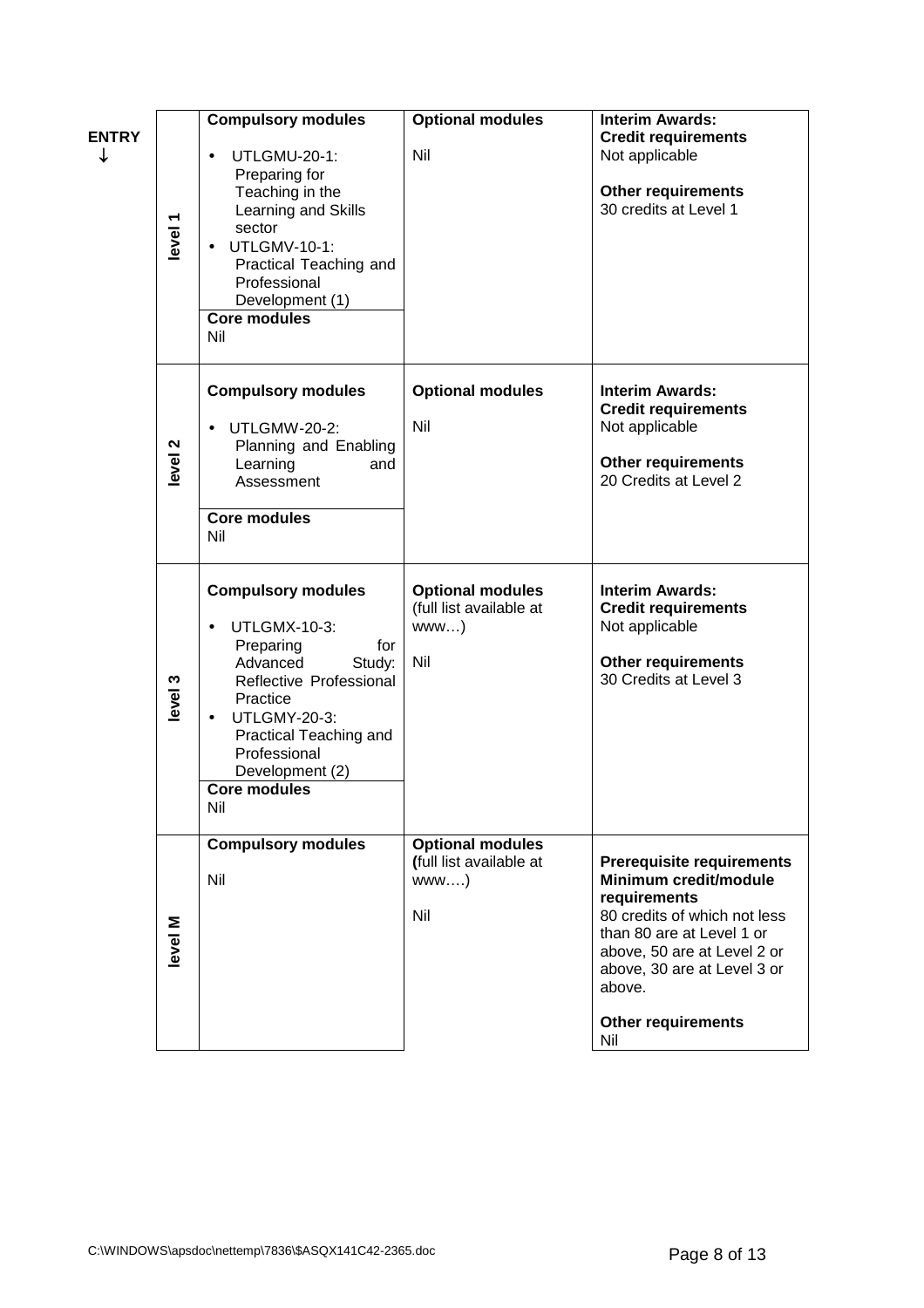| <b>Core Modules</b>              | Awards:                      |
|----------------------------------|------------------------------|
| 40 Credits to be chosen          | Target/highest               |
| from:                            | Post Graduate Certificate in |
| UTLGN3-40-M:                     | Education (Learning<br>and   |
| Context and Curriculum in        | Skills)                      |
| Lifelong Learning                | Default title                |
|                                  | Nil                          |
| Or                               |                              |
|                                  | <b>Credit requirements</b>   |
| <b>UTLGN3-30-M:</b>              | 120 Credits, of which not    |
| Context and Curriculum in        | less than 120 are at Level 1 |
| Lifelong Learning                | or above, 90 are at Level 2  |
|                                  | or above, 70 are at Level 3  |
| plus one of:                     | or above, 40 are at Level M  |
|                                  |                              |
| <b>UTLGN4-10-M:</b>              |                              |
| $14 - 16$ Learners and the       |                              |
| Learning & Skills Sector         |                              |
|                                  |                              |
| <b>UTLGN5-10-M:</b>              |                              |
| Work Based Learning and          |                              |
| the Learning & Skills            |                              |
| Sector                           |                              |
|                                  |                              |
| UTLGN6-10-M:                     |                              |
| <b>Higher Education Teaching</b> |                              |
| the<br>Learning<br>in in<br>and  |                              |
| Learning & Skills Sector         |                              |

 $\rightarrow$  GRADUATION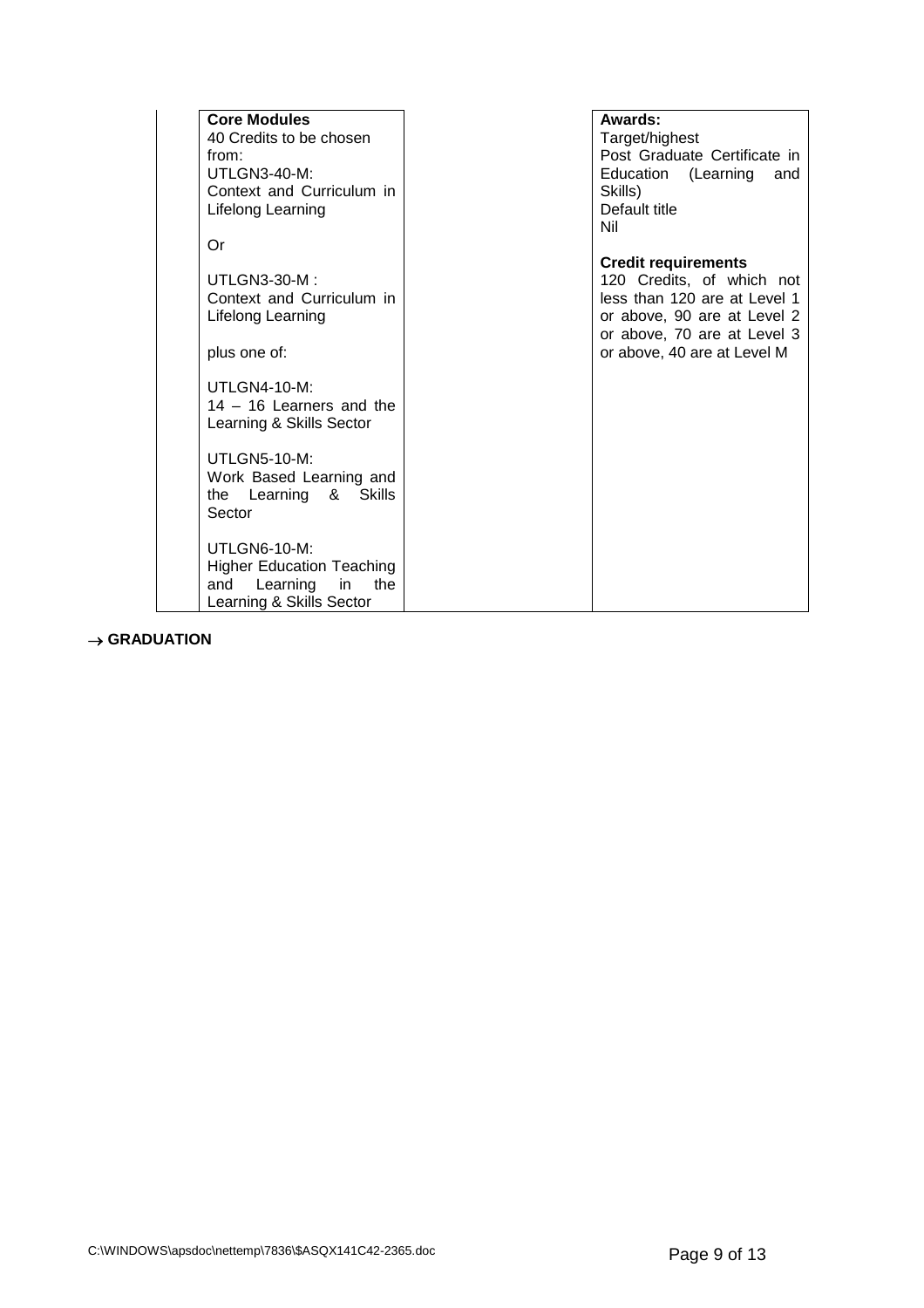## **Section 5: Entry requirements**

Entry requirements are as follows:

- a degree of a United Kingdom higher education institution or equivalent qualification;
- appropriate personal and intellectual qualities to be teachers;
- $\bullet$  the availability of a minimum of 150 teaching hours consistent with completing the two practical teaching modules at the appropriate times;
- The availability of appropriate subject specalist support as required by the modules.

## **Section 6: Assessment Regulations**

University Academic Regulations and Procedures 2008

## **Section 7: Student learning: distinctive features and support**

The programme is designed and delivered through a full partnership ensuring delivery at the university and at approved colleges is consistent and quality assured.

The programme of study is intended to be responsive to individual training needs and this is achieved through a range of strategies. Within the programme all trainees complete an audit of their individual training needs and begin a Professional Development Record, noting any progress that they may already have made towards meeting any of the QTLS Standards. The School of Education supports each trainee in auditing and monitoring their subject knowledge and ICT skills, in identifying their support needs for developing necessary skills in literacy and numeracy and in achieving success in the QTLS skills tests. The School of Education also, in collaboration with employing institutions, assists trainees in developing a reflective review file of their progress towards QTLS (Teaching File) with at least three University Tutor review points throughout the year. This process provides a key mechanism for identifying and responding to individual training needs.

Trainees are allocated a personal Tutor at the start of the programme. This tutor has responsibility for discussing the trainee's individual training needs and, where possible, together with relevant colleagues at the workplace helping the trainee meet those needs. This tutor also helps the trainee monitor her/his progress on the programme, writes the trainee's reference and ensures completion of their Professional Development Record and Teaching File.

The programme design reflects careful consideration of the current and future needs of a widening sector. The basis is that trainees in all subjects are assessed against the national QTLS Standards. However, where, through discussion with their Personal Tutor and Group Tutor, trainees express an emerging professional preference for including within their training a focus on 14 – 16 provision, on WBL or on HE teaching in the Learning & Skills sector, they may be encouraged to gain relevant teaching experience if opportunities exist at the place of employment and if otherwise appropriate. They may then take an appropriate elective in one of these areas, or, alternatively, undertake an enhanced research assignment in another specialist area. Their choice can be reflected in their observations and assessments and this focus will be clearly recorded in references.

As this is a modular programme, provided individual modules, once started, are completed, there is some flexibility in the timescale and in certain respects, the order of study. The programme acknowledges the advantages of shared multi-disciplinary study and in the University trainees are normally taught in mixed subject groups. However, equal importance is placed upon individual subject development. Where possible and appropriate, trainees are organised into subject groups for specific subject development purposes. The Mentor is normally a subject specialist in the trainee's subject. Very exceptionally, subject specialist support is offered by another member of staff in cooperation with the Mentor. Such exceptional arrangements are subject to monitoring, as is the entire Mentor relationship. Assignments and assessment of teaching at the placement and University are designed to promote individual subject development. Mentors are asked to follow a schedule which ensures they return regularly in tutorials to subject specialist issues and professional development. The Mentor is also asked to help the trainee receive a varied challenge in terms of subject, level and age range. Trainees are expected to work independently, individually or with others, on directed study and enquiry tasks, making use of on-line materials, in both environments.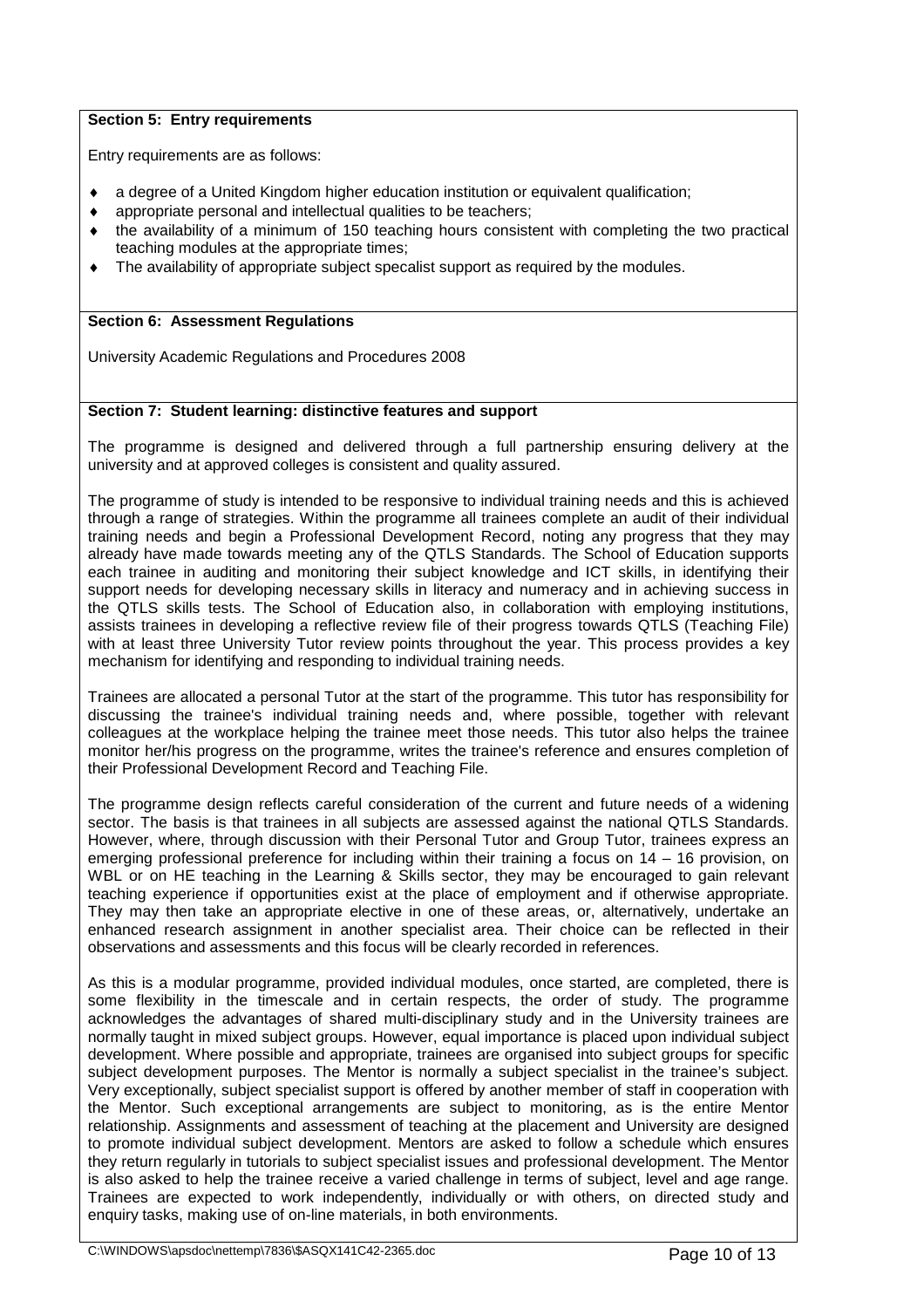In line with the University's Reading Strategy trainees are encouraged to make full use of print and electronic resources that are available to them through membership of the University. Trainees and teaching staff all have access to the University's electronic learning environment, UWEonline, and this is used extensively for unit information, resources and communication.

In all cases it is a characteristic of teaching and tutorial sessions that trainees' prior learning, understanding and concerns are drawn upon and addressed. Assessment requires trainees to draw upon a range of sources of evidence, including their individual prior and current experience. Structured guidance is given about writing at an appropriate level for assessment purposes.

All elements of the Programme Handbook are clearly cross-referenced with the LLUK Core Units and thus the QTLS Standards.

In addition to the support described above all trainees will have access to the ICT and resource facilities within the School of Education and all facilities described in the University Student Handbook including the relevant Student Advisor. Whilst away from the University or other providing institution, trainees have access to all library facilities for students at a distance and a distance telephone counselling service. Through email and UWEonline they have regular electronic contact with their tutors and peers.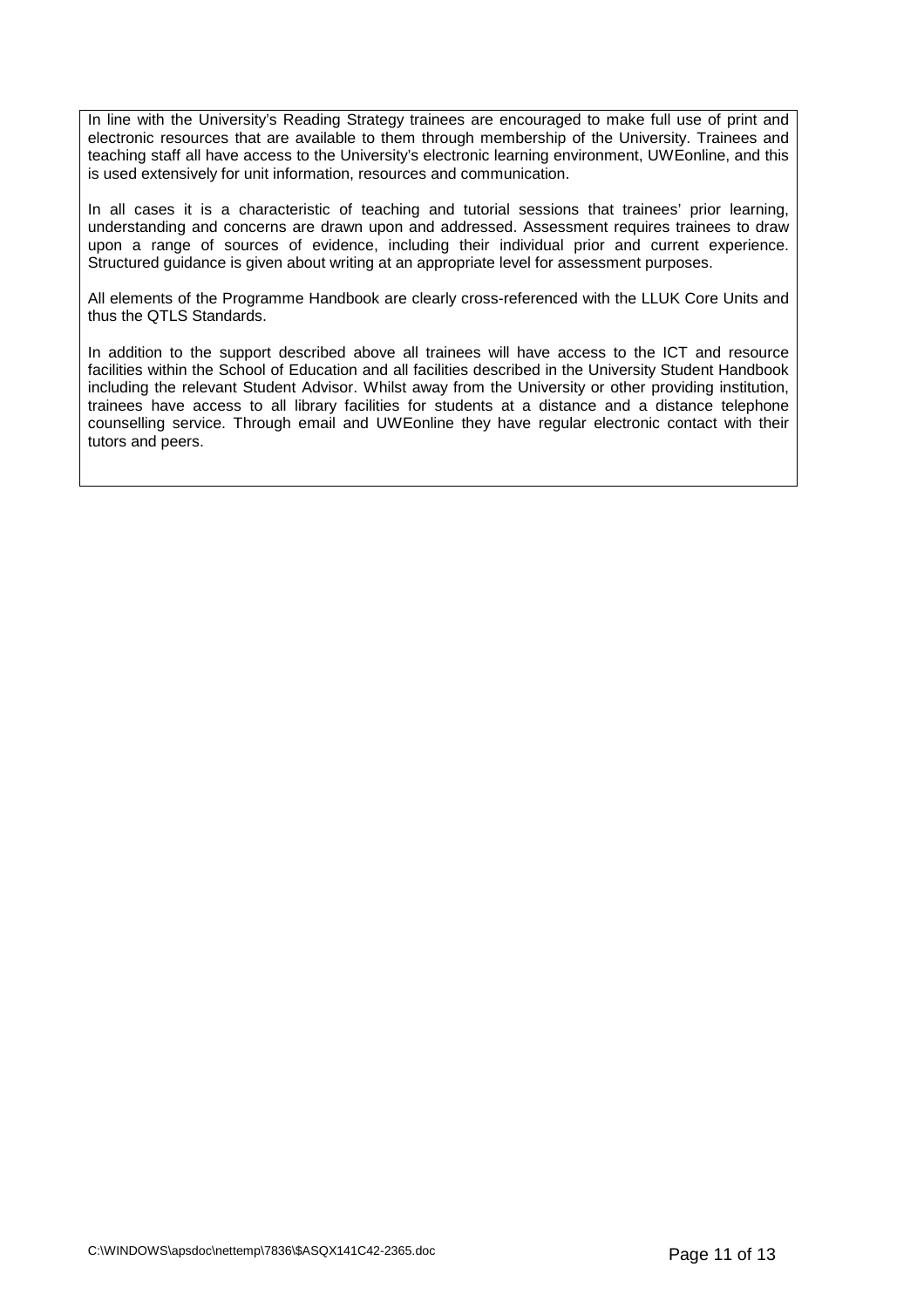## **Section 8 Reference points/benchmarks**

## **Subject/professional benchmarks**

- The programme is informed by the QAA benchmarks for Education Studies as demonstrated in Section 3 of this specification.
- The programme is compliant with the LLUK requirements for Initial Teacher Training in the Learning and Skills Sector and makes explicit reference to the Secretary of State's New Overarching Professional Standards for Teachers, Tutors and Trainers in the Lifelong Learning Sector (LLUK 2007).
- The programme is underpinned by the six domains of these Standards as well as the five key outcomes for children and young people identified in Every Child Matters and amplified in Youth Matters and the Common Core Skills for Children's Workforce.
- The programme takes note of relevant legislation including the Children Act 2004, the Disability Discrimination Acts 1995 and 2005, special educational needs provisions in the Education Act 1996 and associated SEN code of practice (DfES 2001), the Race Relations Act 1976 as amended by the Race Relations (Amendment) Act 2000, associated Race Equality Duty and the guidance of safeguarding children in education (DfES 2004).

### **University teaching and learning policies**

- The programme has been developed in the context of the University policies on teaching, learning and assessment and explicitly meets the requirements set out therein.
- The focus on reflective pedagogy, underpinned by values and based on evidence is commensurate with the approach to learning and teaching set out in the School of Education Statement of Pedagogic Principle.

### **Staff research projects**

School of Education staff are involved in research related to both substantive and methodological issues of relevance to the programme. Some examples of which include:

The adult learner Student voice and student participation Every Child Matters Teaching sensitive and controversial issues Textbook research – in particular representation of minority groups Community engagement of specialist schools Widening participation and raising achievement in disadvantaged contexts Emerging professional identities Developing models of ITT partnership Cognitive acceleration through science education The impact on raising achievement Mature student in Fe and HE Education and identify amongst the white urban middle class EU policy and lifelong learning The use of individual learning plans in FE teacher training The Basic Skills agenda Teaching and Learning Cultures in FE Young peoples' engagement in post-compulsory education in South Bristol

## **Employer interaction/feedback**

Regular employer interaction/feedback is central to the programme. The programme is designed and delivered at the university and other partner institutions. Regular interaction with employers occurs at programme management level, through Mentor and SMT training sessions and annual meetings, through regular visits to placements in which trainees are placed and through involvement of potential placement colleges in the selection of students and the design and validation of programmes. In addition Principals or their representatives from a number of partner colleges, participate in a regular PCET Strategy Group and in a developing 'UWE Federation', The programme is also answerable to a Programme Advisory Committee upon which sit representatives of two colleges which have offered the preceding programmes since 1992 and 1993. In 2007 the University learned that, together with other parties with an interest in the LSC sector, it had been successful in its bid to form a Centre for